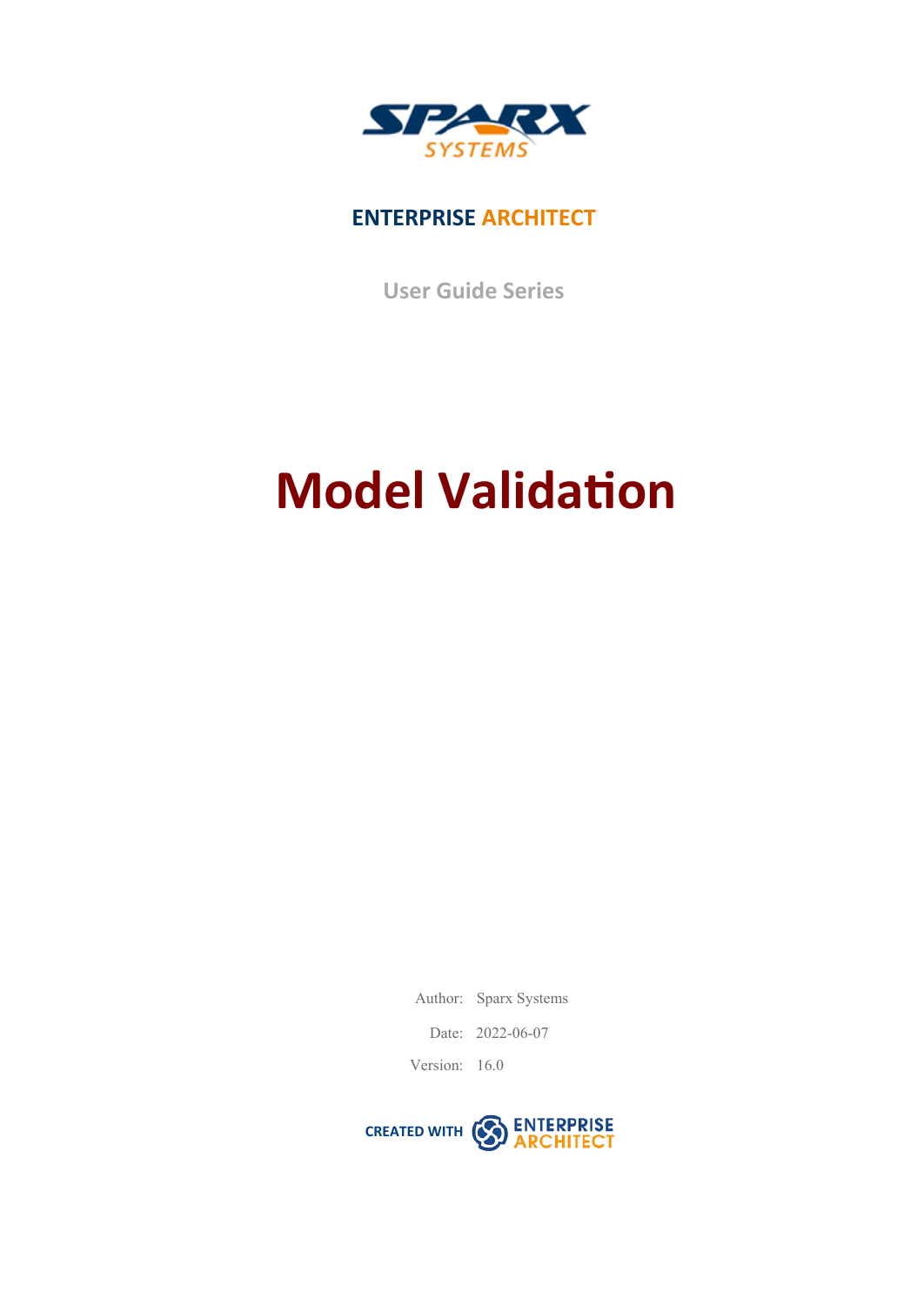### **Table of Contents**

| figure Model Validation |  |
|-------------------------|--|
| <b>Run Validation</b>   |  |
| Rules Reference         |  |
| Well-Formedness         |  |
| Element Composition     |  |
|                         |  |
| OCL Conformance         |  |
|                         |  |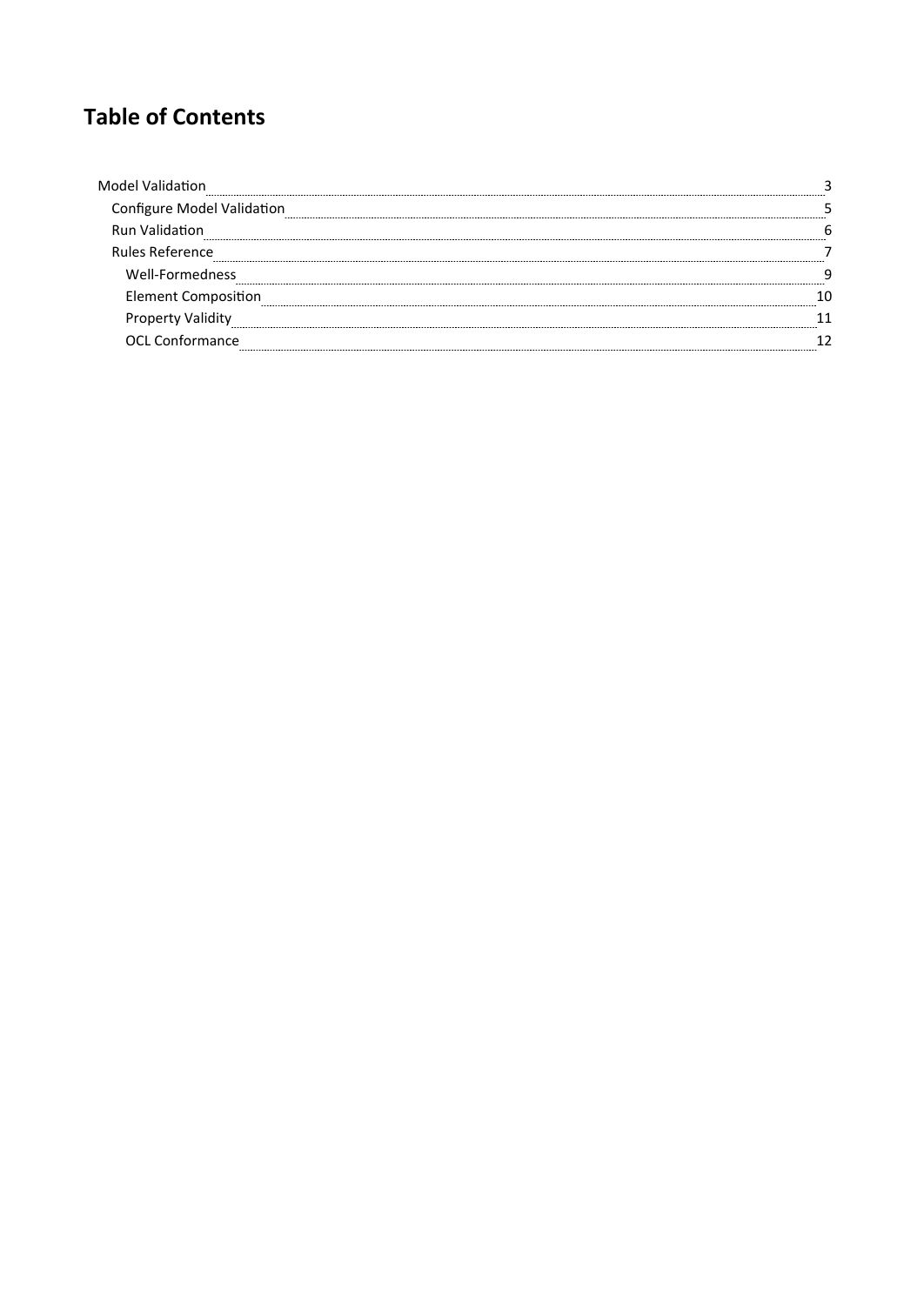### **Model Validation**



You use Model Validation to check UML models against known UML rules. The set of rules to validate against can be customized by enabling and disabling certain rules and rule categories. You can run Model Validation against a single UML element, a diagram or an entire Package. You can add to the system-provided validation rules by using an Add-In or an MDG Technology (such as BPMN) that contains its own rules. Model based add-ins are an effective tool for creating new and specific rules sets that implement custom rules specifically related to a single project, client or domain.

#### **Access**

| Design > Package > Manage > Validate > Validate Current Package<br>Ribbor |
|---------------------------------------------------------------------------|
|---------------------------------------------------------------------------|

### **Validation Concepts**

| Concept                   | <b>Detail</b>                                                                                                                  |
|---------------------------|--------------------------------------------------------------------------------------------------------------------------------|
| <b>Validating Objects</b> | Validating a UML:                                                                                                              |
|                           | Element validates the element and its children, its features (attributes and<br>operations) and its relationships (connectors) |
|                           | Diagram validates the diagram itself (for correctness) as well as any elements<br>and connectors within the diagram            |
|                           | Package validates the Package and all sub-Packages, elements, connectors and<br>diagrams within it                             |
| Example - Model Violation | This UML diagram contains several basic violations of the UML rules:                                                           |
|                           |                                                                                                                                |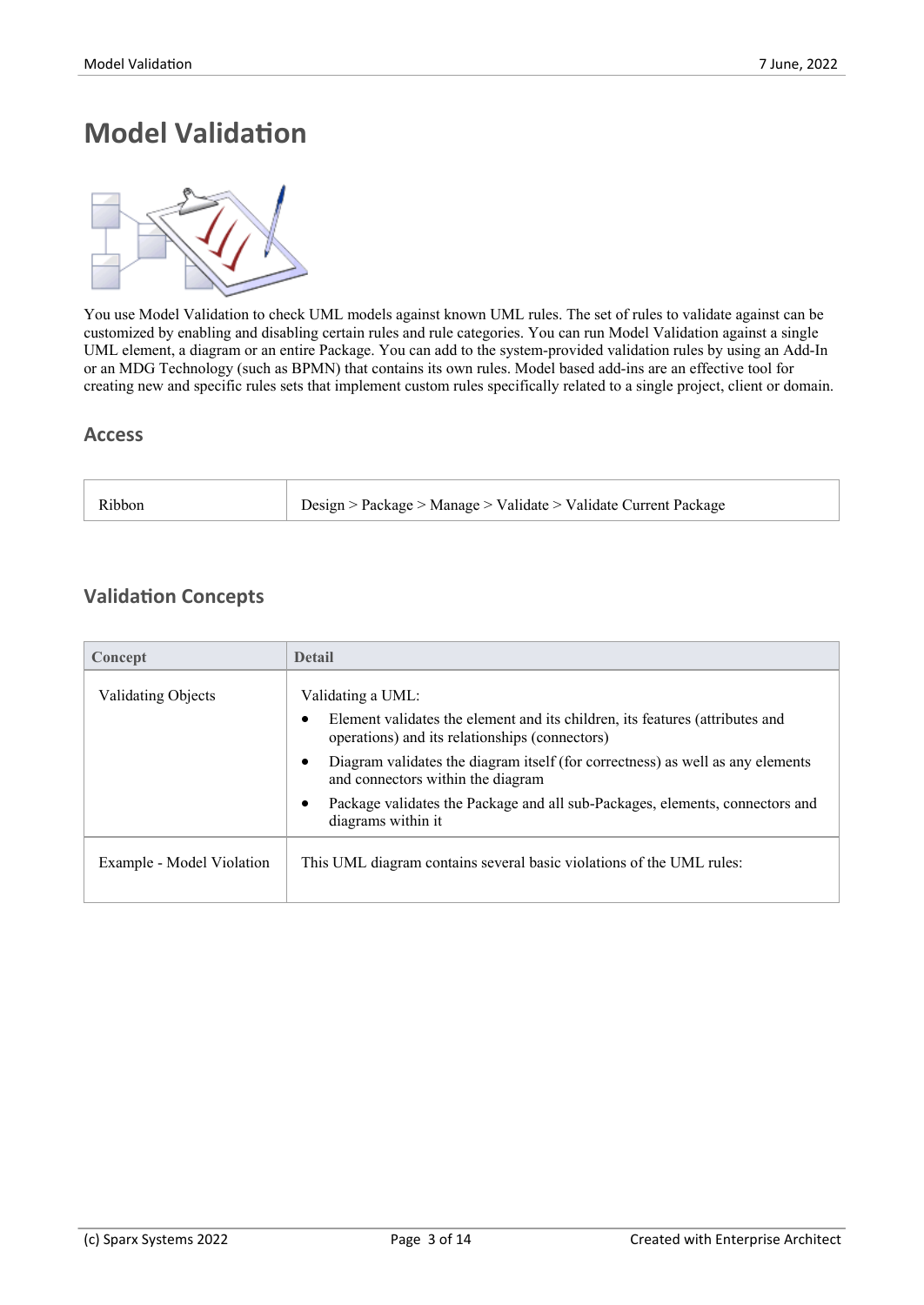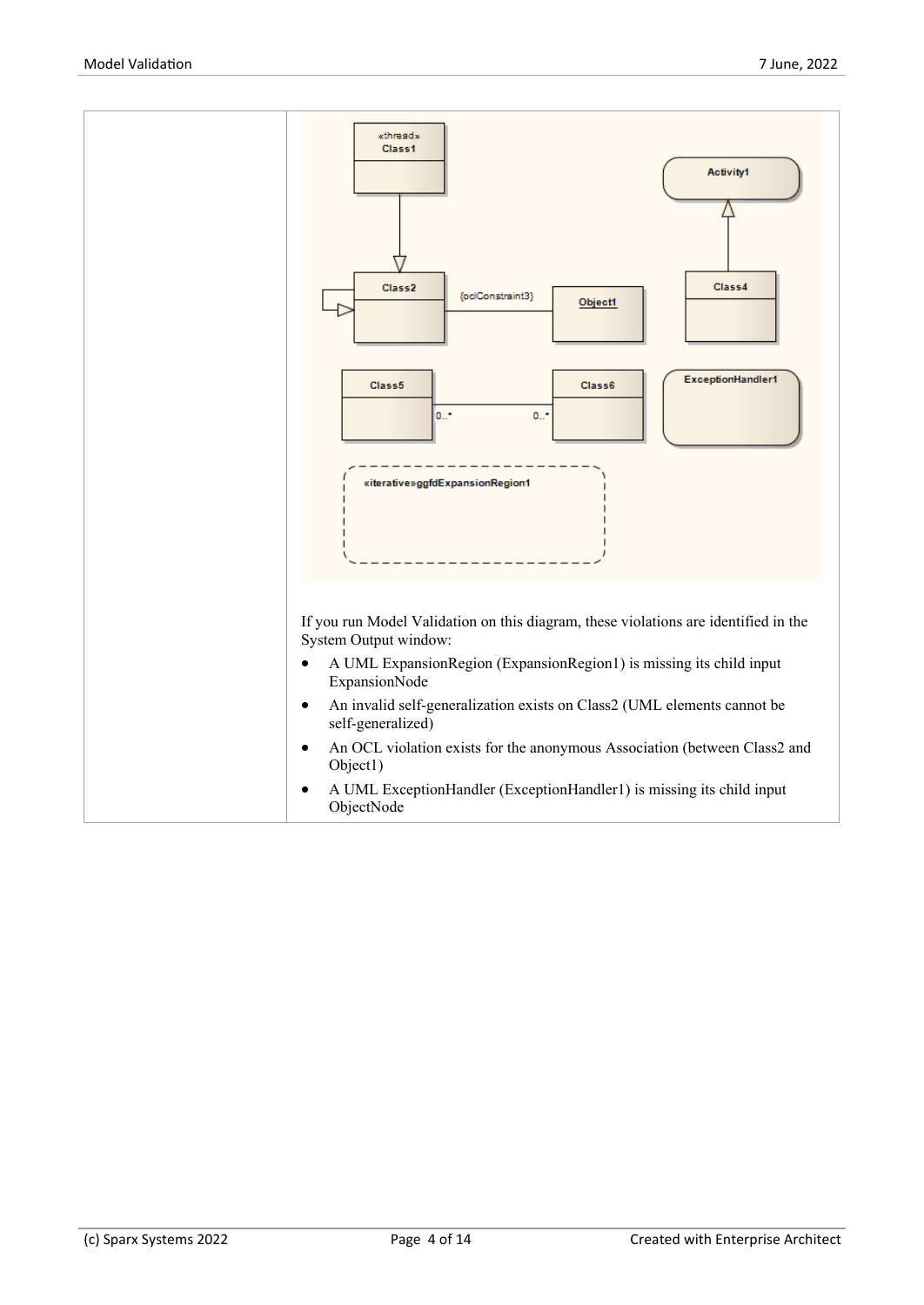### **Configure Model Validation**

Before you perform a model validation, you enable or disable the rules that are applied by the model validator. You can define additional rules from any additional Add-Ins that might be installed besides Enterprise Architect.

### **Access**

| Design > Package > Manage > Tools > Validate > Configure Validation Rules |
|---------------------------------------------------------------------------|
|---------------------------------------------------------------------------|

### **Configure Validation**

On the 'Model Validation Configuration'dialog, click on the checkbox against each Validation Rule to apply in performing a model validation. Click on the OK button to set the validation rules selected.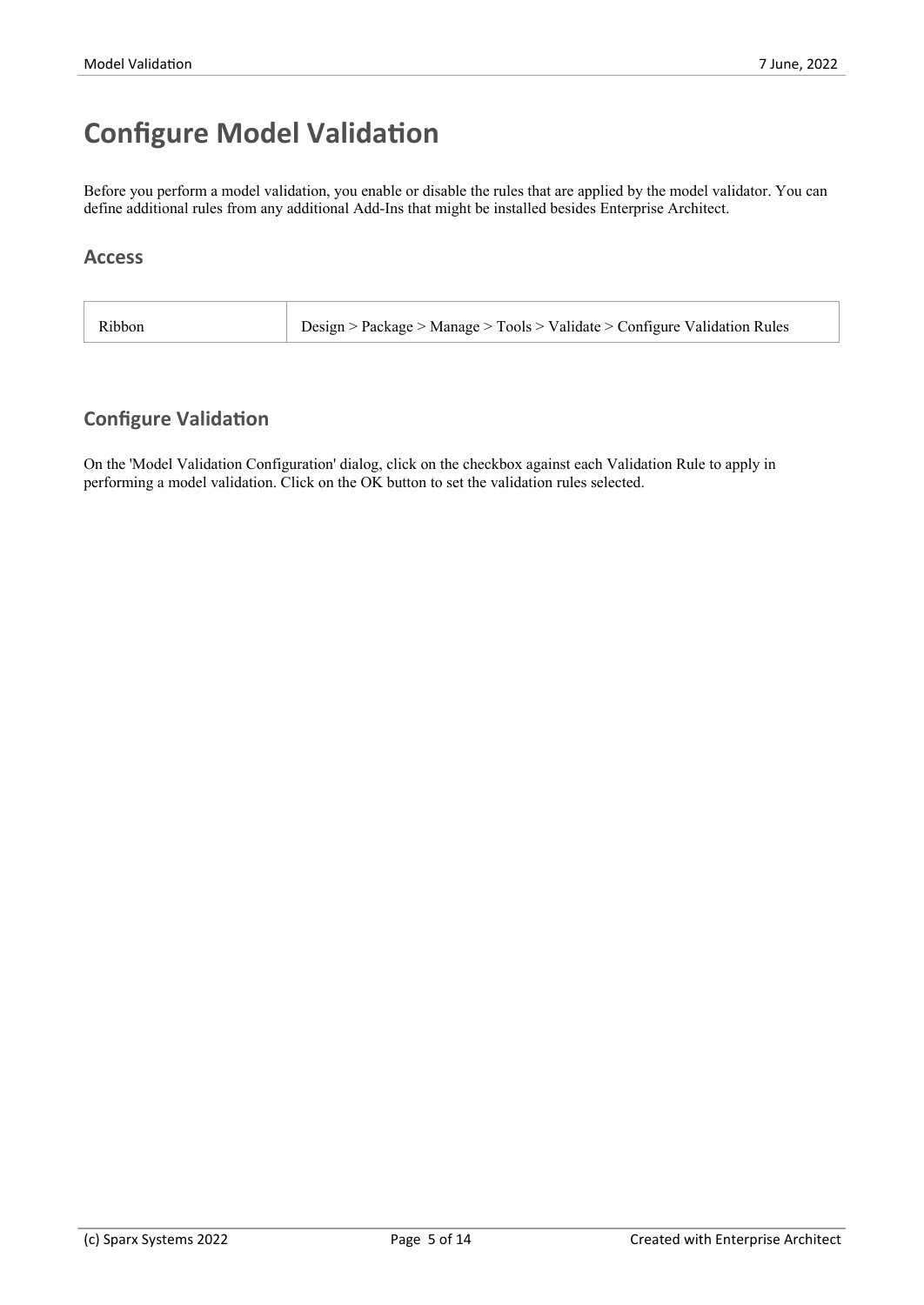### **Run Validation**

After you have configured the validation you want to perform and set the validation rules to be applied, you can execute the validation on objects you have selected from either the Browser window or a diagram. If you do not want to continue a validation you have started, you can cancel it.

#### **Access**

| Ribbon                    | Design > Package > Manage > Validate > Validate Current Package |
|---------------------------|-----------------------------------------------------------------|
| <b>Keyboard Shortcuts</b> | $Ctrl+Alt+V$                                                    |

### **Validation**

While the validation executes it displays a progress window. When validation is complete, the results are displayed in the System Output window. You can highlight and select on a diagram the element that an error message refers to, by double-clicking on the error line in the System Output window.

### **Cancel Validation**

At any time during a validation, either:

- · Click on the Cancel Validation button on the validation progress window, or
- · Select 'Design > Package > Manage > Validate > Cancel Current Validation'

#### **Notes**

· If the System Output window does not automatically display, select 'Start > All Windows > Design > Explore > System'.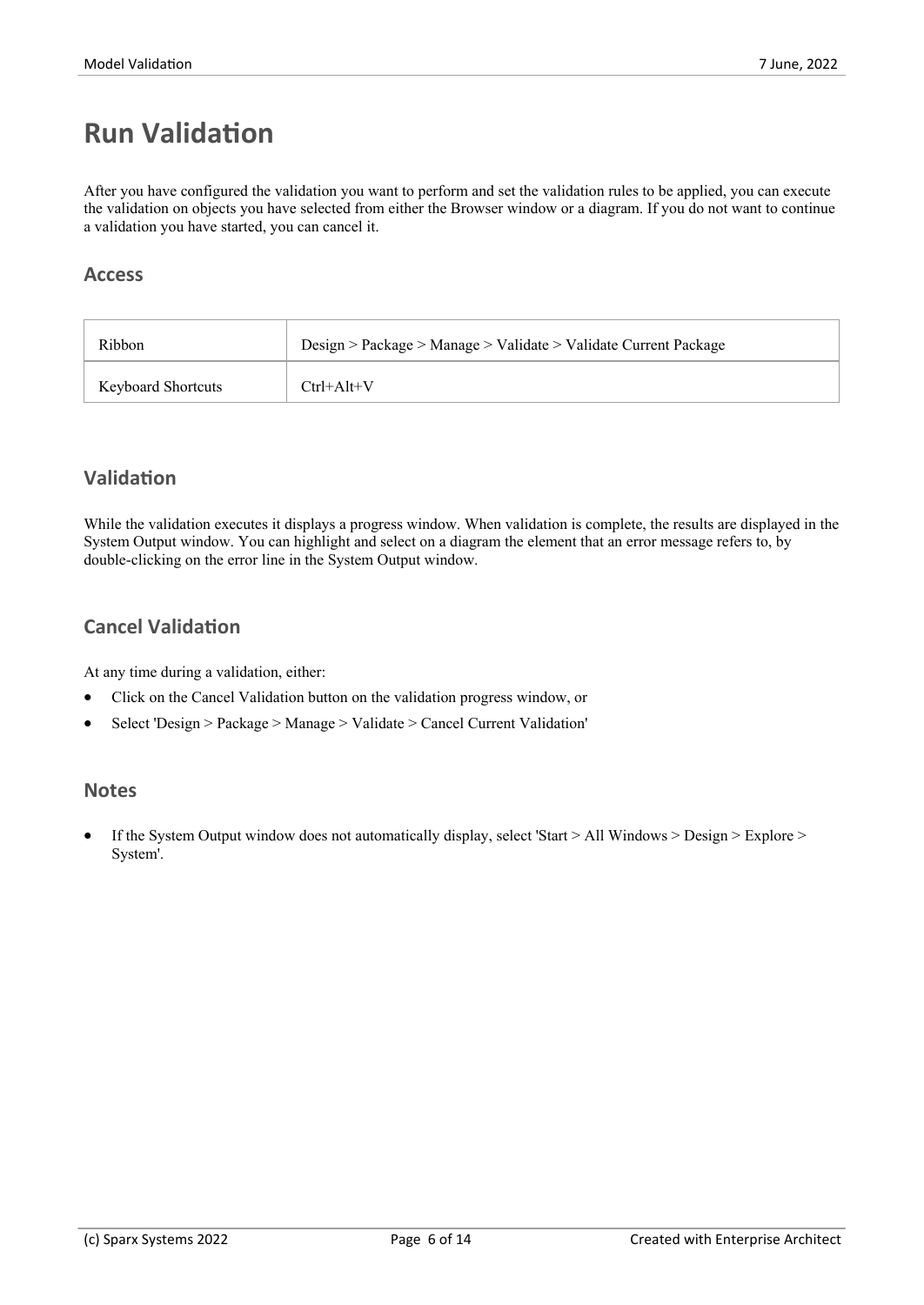# **Rules Reference**

Model Validation works by applying a set of validation rules to the selected object. These rules are arranged in groups.

### **Rule Groups**

| Group                      | <b>Description</b>                                                                                                                                                                                                                       |
|----------------------------|------------------------------------------------------------------------------------------------------------------------------------------------------------------------------------------------------------------------------------------|
| Well-Formedness            | The validator applies these rules to check whether or not an element, relationship,<br>feature or diagram is well-formed; for example, whether the object is a valid UML<br>item or whether a diagram contains valid elements within it. |
|                            | As explained in <i>Error Message Format</i> , these rules generate messages with the<br>codes:                                                                                                                                           |
|                            | MVR01 (Element: Well Formedness checkbox selected)<br>٠                                                                                                                                                                                  |
|                            | MVR05 (Relationship: Well Formedness checkbox selected)<br>$\bullet$                                                                                                                                                                     |
|                            | MVR08 (Feature: Well Formedness checkbox selected)<br>٠                                                                                                                                                                                  |
|                            | MVR0B (Diagram: Well Formedness checkbox selected)<br>٠                                                                                                                                                                                  |
| <b>Element Composition</b> | The validator applies these rules to check whether or not a UML element contains<br>valid children, whether it contains the right number of valid children, and whether<br>or not the element is missing any required children.          |
|                            | These rules generate messages with the code:                                                                                                                                                                                             |
|                            | MVR02 (Element: Composition checkbox selected)                                                                                                                                                                                           |
| Property Validity          | The validator applies these rules to check whether or not the element, relationship<br>or feature has the correct UML properties defined, and whether the properties<br>contain incorrect or conflicting values.                         |
|                            | These rules generate messages with the codes:                                                                                                                                                                                            |
|                            | MVR03 (Element: Property Validity checkbox selected)<br>$\bullet$                                                                                                                                                                        |
|                            | MVR06 (Relationship: Property Validity checkbox selected)<br>$\bullet$                                                                                                                                                                   |
|                            | MVR09 (Feature: Property Validity checkbox selected)<br>$\bullet$                                                                                                                                                                        |
| <b>Custom Properties</b>   | The validator applies these rules to check an element, relationship or feature against<br>any defined constraints in OCL.                                                                                                                |
|                            | These rules generate messages with the codes:                                                                                                                                                                                            |
|                            | MVR04 (Element: OCL Conformance checkbox selected)                                                                                                                                                                                       |
|                            | MVR07 (Relationship: OCL Conformance checkbox selected)                                                                                                                                                                                  |
|                            | MVR0A (Feature: OCL Conformance checkbox selected)                                                                                                                                                                                       |

### **Error Message Format**

When you perform a validation, any violations of the rules are listed on the System Output window. Each violation has a violation ID of the format:

MVRxxnnnn

MVR stands for Model Validation Rule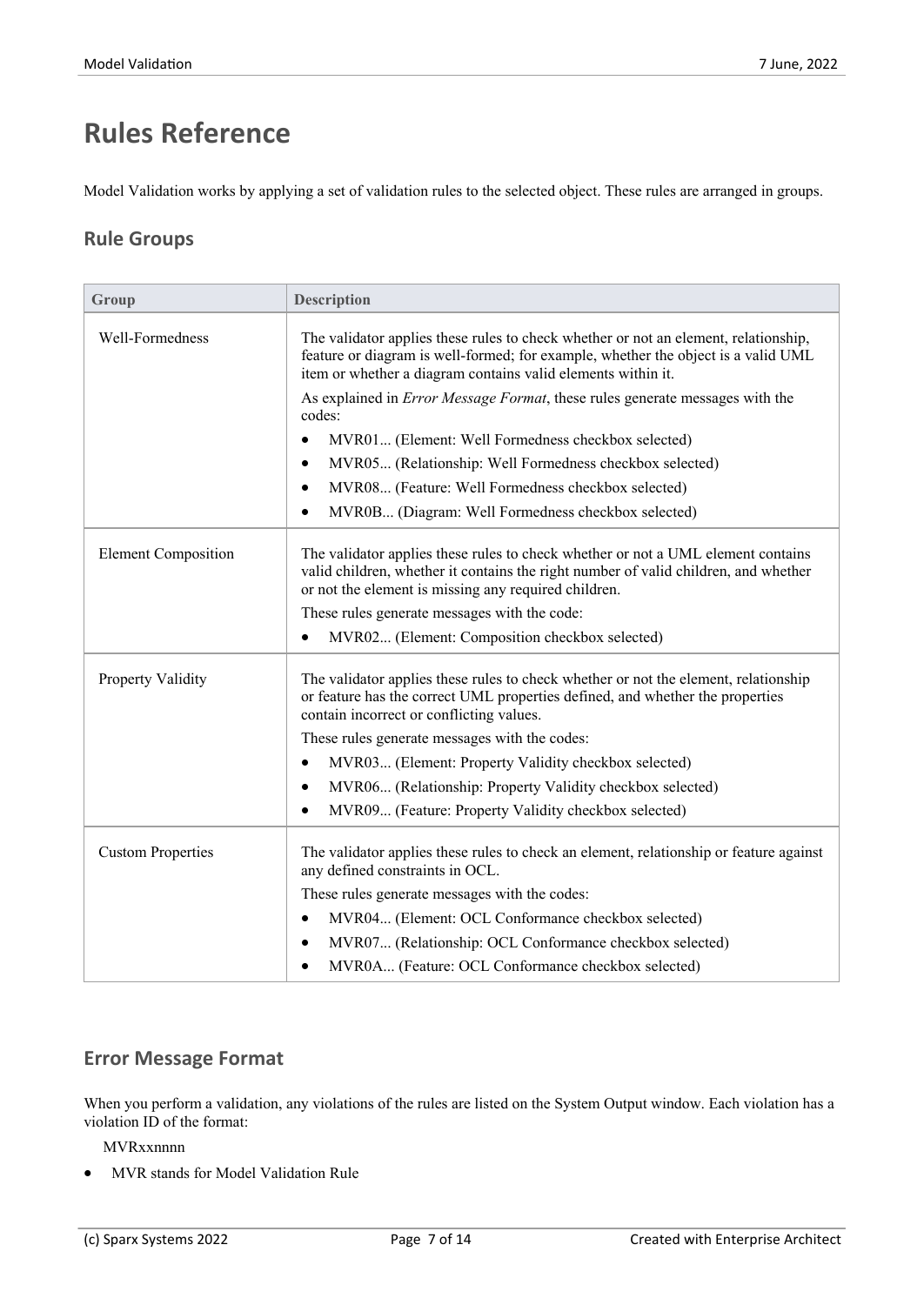- · xx is a hexadecimal number corresponding to the position of the validation rule in the 'Model Validation Configuration' dialog, thus indicating which rule is applied and violated
- nnnn is the number of the violation message

For example:

- Messages with the ID MVR01nnnn indicate that the 'Element: Well-Formedness' checkbox is selected and a violation of that rule has been detected
- Messages with the ID MVR0Annnn indicate that the 'Feature: OCL Conformance' checkbox (10th in order on the dialog, or Ath in hexadecimal) is selected and a violation of that rule has been detected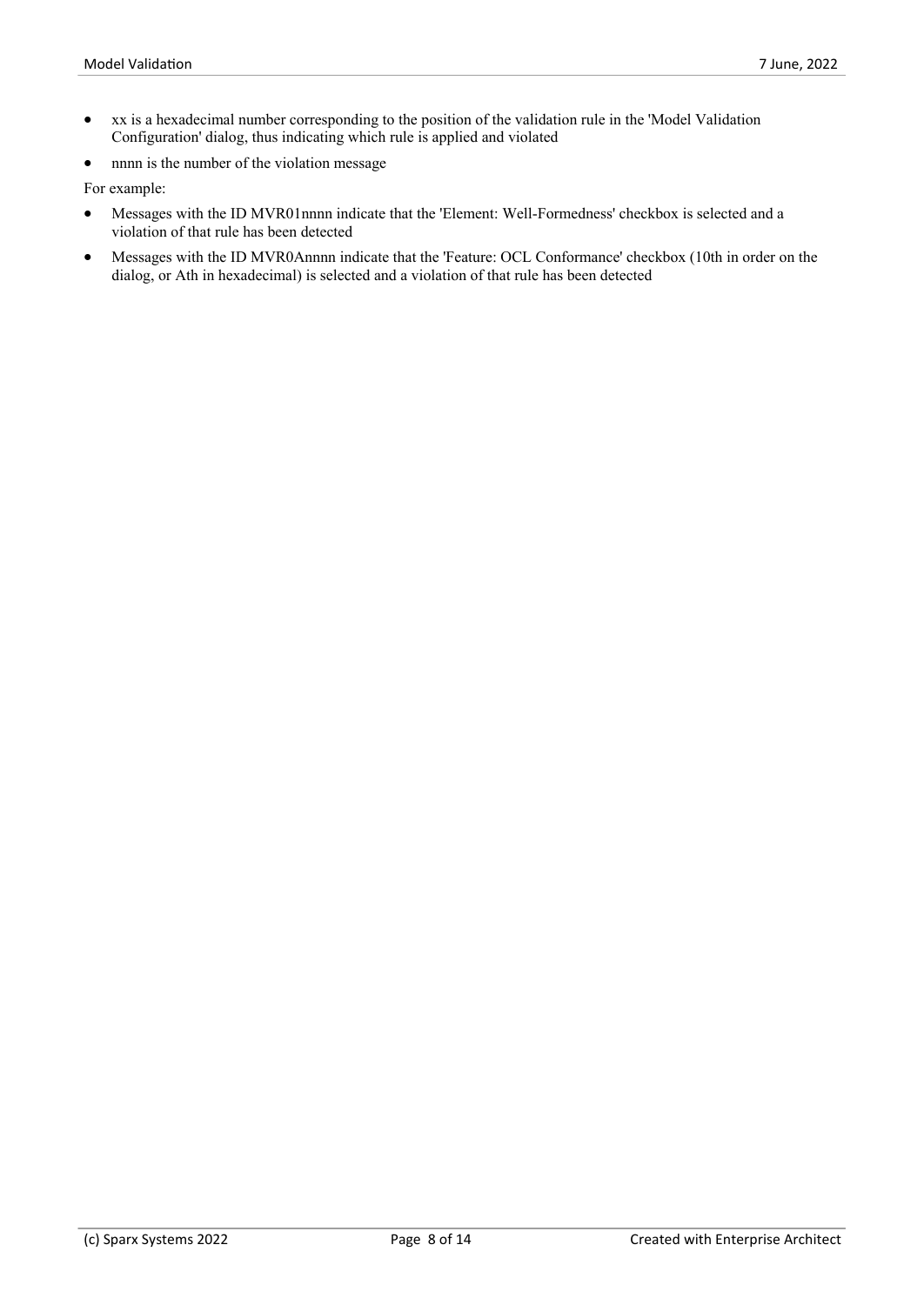# **Well-Formedness**

Well-formedness rules are applied to check whether or not an element, relationship, feature or diagram is well-formed. For example, whether the target item is a valid UML item, or whether a diagram contains valid elements within it.

| <b>Violation ID</b> | <b>Description</b>                                                                                                                                                                                                             |
|---------------------|--------------------------------------------------------------------------------------------------------------------------------------------------------------------------------------------------------------------------------|
| MVR010001           | «Element» is not a valid UML Element                                                                                                                                                                                           |
|                     | Error: The element is not a recognized UML 2.5 element.                                                                                                                                                                        |
| MVR050001           | «Relationship» is not a valid UML Relationship                                                                                                                                                                                 |
|                     | Error: The relationship is not a recognized UML 2.5 relationship.                                                                                                                                                              |
| MVR050002           | «Relationship» is not legal for «Start Element» --> «End Element»                                                                                                                                                              |
|                     | Error: The relationship between the given start and end elements is not valid for<br>those elements.                                                                                                                           |
| MVR050003           | «Parent Element»: is Leaf=true and cannot be generalized by «Child Element»                                                                                                                                                    |
|                     | Error: The Generalization relationship cannot exist between parent and child<br>elements because the parent element is defined as a leaf element.                                                                              |
| MVR050004           | «Child Element»:isRoot=true and cannot generalize «Parent Element»                                                                                                                                                             |
|                     | Error: The Generalization relationship cannot exist between parent and child<br>elements because the child element is defined as a root element.                                                                               |
| MVR050005           | «Element» cannot generalize self                                                                                                                                                                                               |
|                     | Error: The element cannot be self-generalized.                                                                                                                                                                                 |
| MVR0B0001           | Statechart violation: «extended information»                                                                                                                                                                                   |
|                     | Error: The State diagram contains a UML violation; «extended information»<br>provides more details on the specific violation.                                                                                                  |
| MVR0C0001           | Sequence Violation: «extended information»                                                                                                                                                                                     |
|                     | Error: The Sequence diagram contains a violation, «extended information» provides<br>more details about the specific violation.                                                                                                |
|                     | (This rule validates operations being called by Messages - as selected from the drop<br>down combo box of the 'Messages Properties' dialog - and will report a violation if<br>the operation does not belong to the Lifeline.) |
| <b>MVR7F0001</b>    | «Requirement» Not realized                                                                                                                                                                                                     |
|                     | Error: A Requirement element must be at the target end of a Realization,<br>Association (including Aggregation and Composition) or Generalization connector.                                                                   |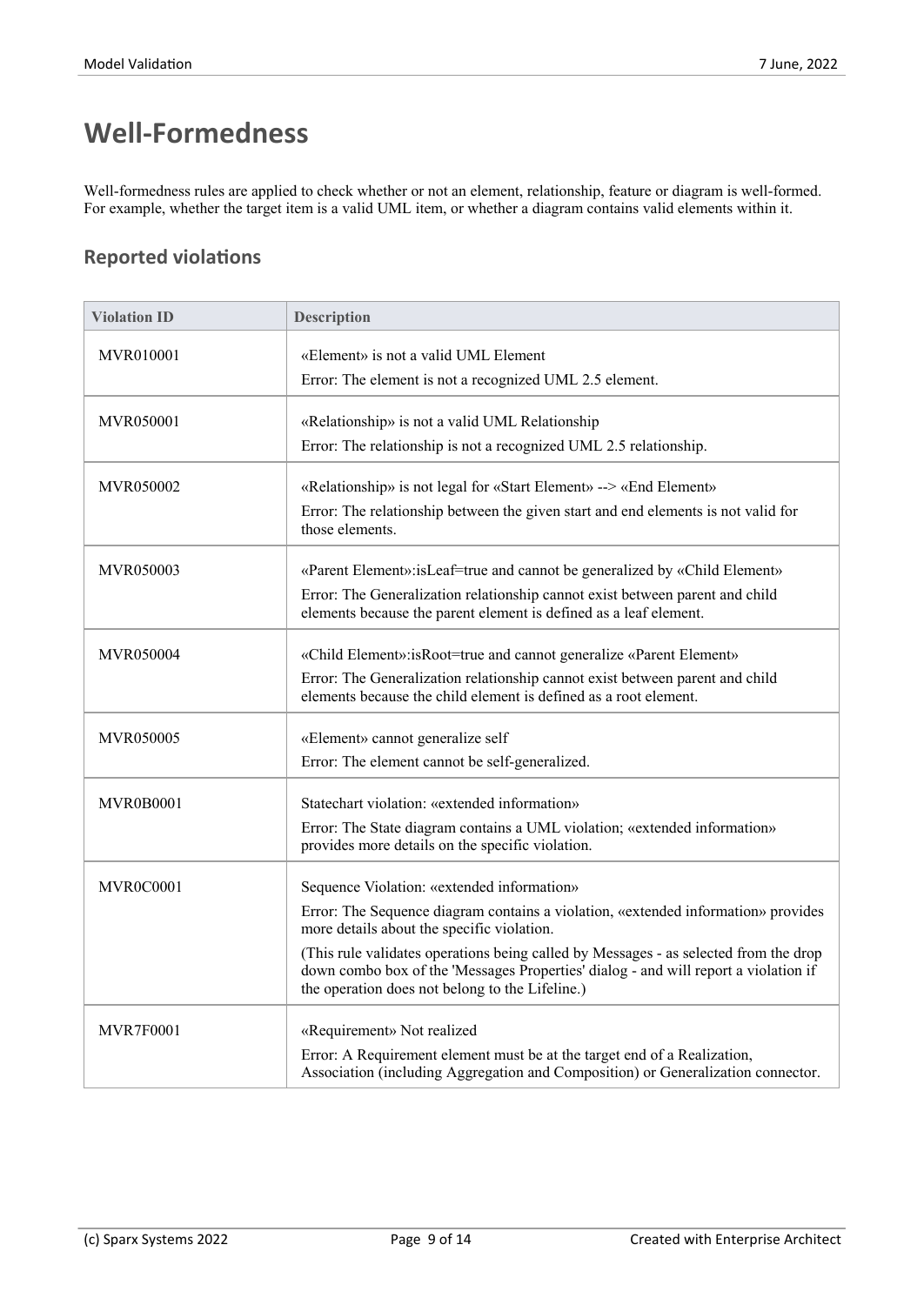# **Element Composition**

Element Composition rules are applied to check whether or not a UML element contains valid children, whether it contains the right number of valid children, and whether or not the element is missing any required children.

| <b>Error ID</b>  | <b>Description</b>                                                                                                                                                                                                                      |
|------------------|-----------------------------------------------------------------------------------------------------------------------------------------------------------------------------------------------------------------------------------------|
| MVR020001        | «Element» is missing required child element «Child Element»                                                                                                                                                                             |
|                  | Information: The element is missing a child element of type Child Element.                                                                                                                                                              |
| <b>MVR020002</b> | Invalid UML Package child<br>Information: The element cannot be a direct child of the Package and must be a<br>child of another element (for example, Ports must be children of other elements,<br>and not direct UML Package members). |
| <b>MVR020003</b> | Invalid child «Child Element name» («Child Element Type»)<br>Information: The child element is invalid on the tested parent element.                                                                                                    |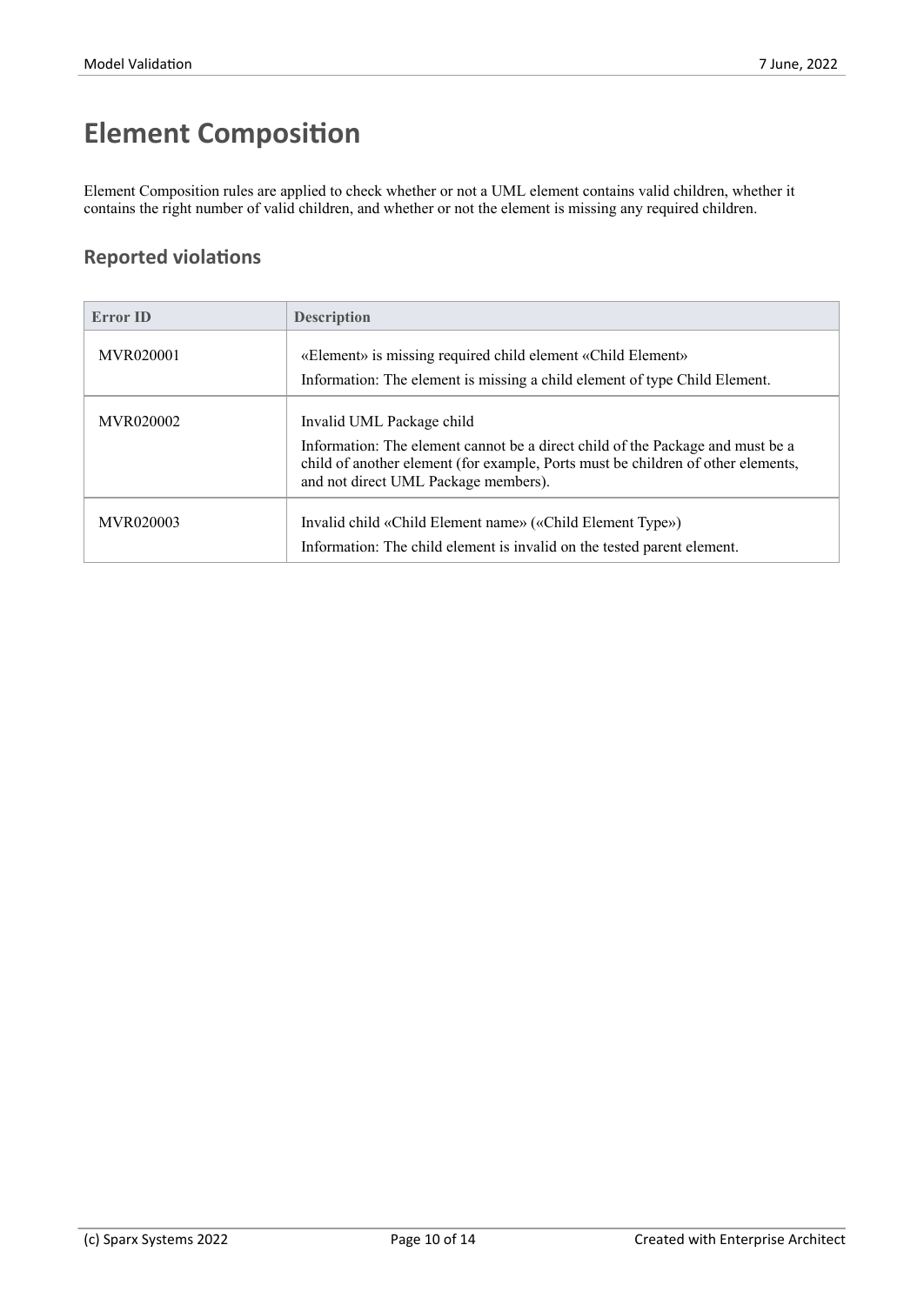# **Property Validity**

Property Validity rules are applied to check whether or not an element, relationship or feature has the correct UML properties defined for it and whether they contain incorrect or conflicting values.

| <b>Error ID</b>  | <b>Description</b>                                                                                                 |
|------------------|--------------------------------------------------------------------------------------------------------------------|
| <b>MVR030001</b> | «Element»: «Property» property is undefined                                                                        |
|                  | Information: The element property contains no value.                                                               |
| <b>MVR030002</b> | «Element»: «Property» property has invalid value: "«Value»"                                                        |
|                  | Information: The element property contains an invalid value.                                                       |
| <b>MVR030003</b> | «Element»: is Leaf=true and cannot be abstract                                                                     |
|                  | Information: The element's is Leaf and is Abstract properties are both set to True,<br>which is invalid.           |
| <b>MVR060001</b> | «Relationship»: «Property» property is undefined                                                                   |
|                  | Information: The relationship property contains no value.                                                          |
| MVR060002        | «Relationship»: «Property» property has invalid value: "«Value»"                                                   |
|                  | Information: The relationship property contains an invalid value.                                                  |
| <b>MVR090001</b> | Attribute/AssociationEnd mismatch, «Attribute»: «Mismatch description»,                                            |
|                  | Information: The given attribute has an association End of the same name but they<br>differ in the listed details. |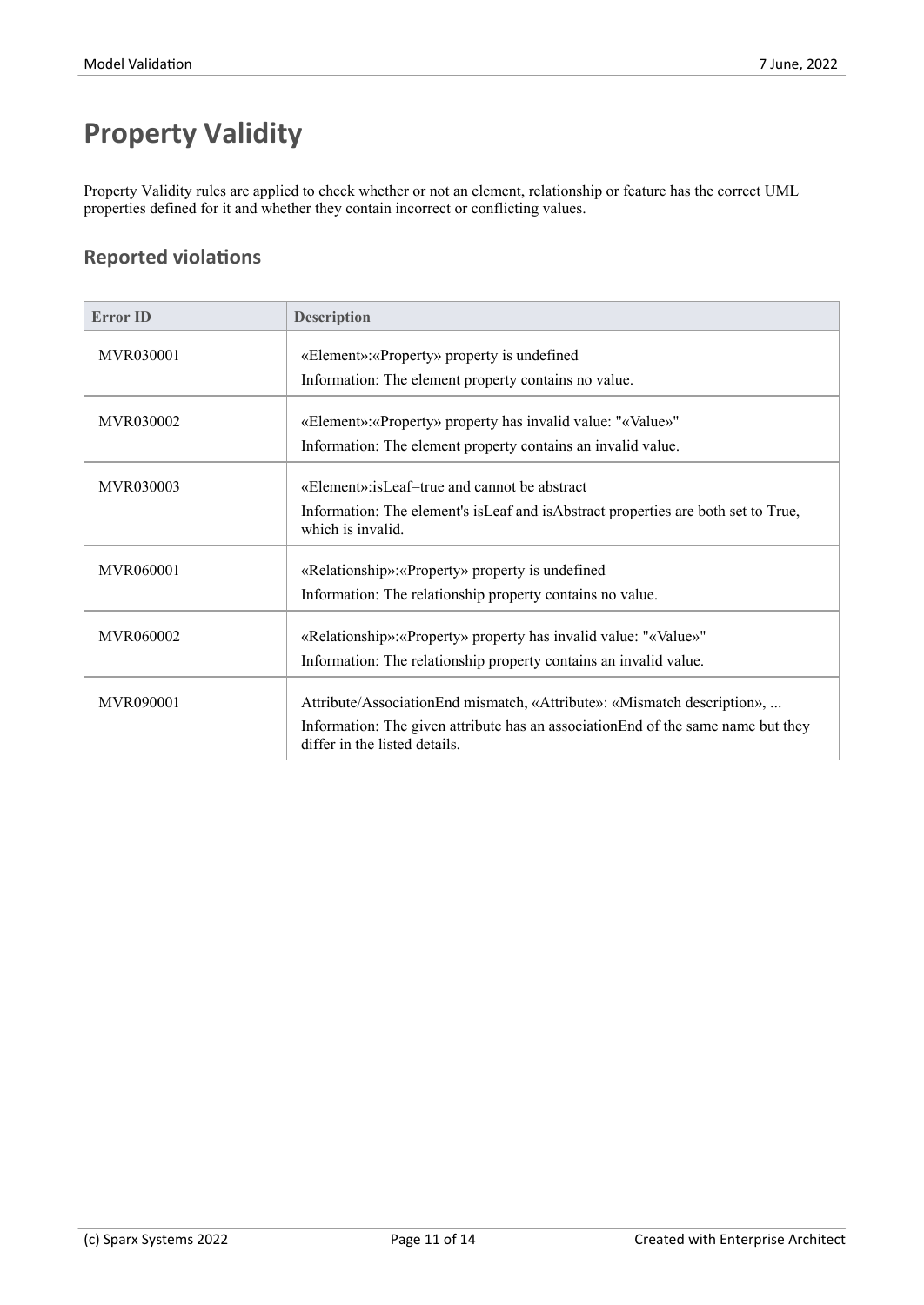### **OCL Conformance**

OCL Conformance rules are applied to validate an element, relationship or attribute against any defined constraints in the Object Constraint Language (OCL). OCL is used to describe expressions on UML models, and to express constraints free of side-effects. You can add OCL constraints to any element, relationship or attribute in Enterprise Architect.

### **Define OCL Constraints**

You can add an OCL constraint to a model object by setting OCL as the Constraint type in the object 'Properties' dialog.

| For<br><b>Detail</b>                                                                                                                                                                                         |  |
|--------------------------------------------------------------------------------------------------------------------------------------------------------------------------------------------------------------|--|
| An Element<br>Right-click on the element and select 'Properties   Properties Dialog'. Click on the<br>'Constraints' page; in the 'Type' field click on the drop-down arrow and select OCL.                   |  |
| To perform an OCL Validation:                                                                                                                                                                                |  |
| Select 'Design > Package > Manage > Tools > Validate > Configure Validation<br>1.<br>Rules' and select the 'Element: (OCL) Conformance' checkbox.                                                            |  |
| Click on the element and select 'Design > Package > Manage > Tools ><br>2.<br>Validate > Validate Current Package'.                                                                                          |  |
| Any OCL syntax violations are recorded in the 'Model Validation' tab of the System<br>Output window.                                                                                                         |  |
| A Relationship<br>On a diagram, right-click on the connector and select the 'Properties' option; select<br>the 'Constraints' page, and in the 'Type' field click on the drop-down arrow and<br>select 'OCL'. |  |
| To perform an OCL Validation:                                                                                                                                                                                |  |
| Select 'Design > Package > Manage > Tools > Validate > Configure Validation<br>$\mathbf{I}$ .<br>Rules' and select the 'Relationship: (OCL) Conformance' checkbox                                            |  |
| Click on the connector and select 'Design > Package > Manage > Tools ><br>2.<br>Validate > Validate Current Package'                                                                                         |  |
| Any OCL syntax violations are recorded in the 'Model Validation' tab of the System<br>Output window.                                                                                                         |  |
| Right-click on the element and select 'Attributes   Constraints'; in the 'Type' field,<br>An Attribute<br>click on the drop-down arrow and select 'OCL'.                                                     |  |
| To perform an OCL Validation:                                                                                                                                                                                |  |
| Select 'Design > Package > Manage > Validate > Configure Validation Rules'<br>1.<br>and select the 'Feature: (OCL) Conformance' checkbox.                                                                    |  |
| 2. Click on the element and select 'Design > Package > Manage > Validate ><br>Validate Current Package'.                                                                                                     |  |
| Any OCL syntax violations are recorded in the 'Model Validation' tab of the System<br>Output window.                                                                                                         |  |

| <b>Error ID</b> | <b>TA</b><br>$\sqrt{2}$<br>iption |
|-----------------|-----------------------------------|
|                 |                                   |